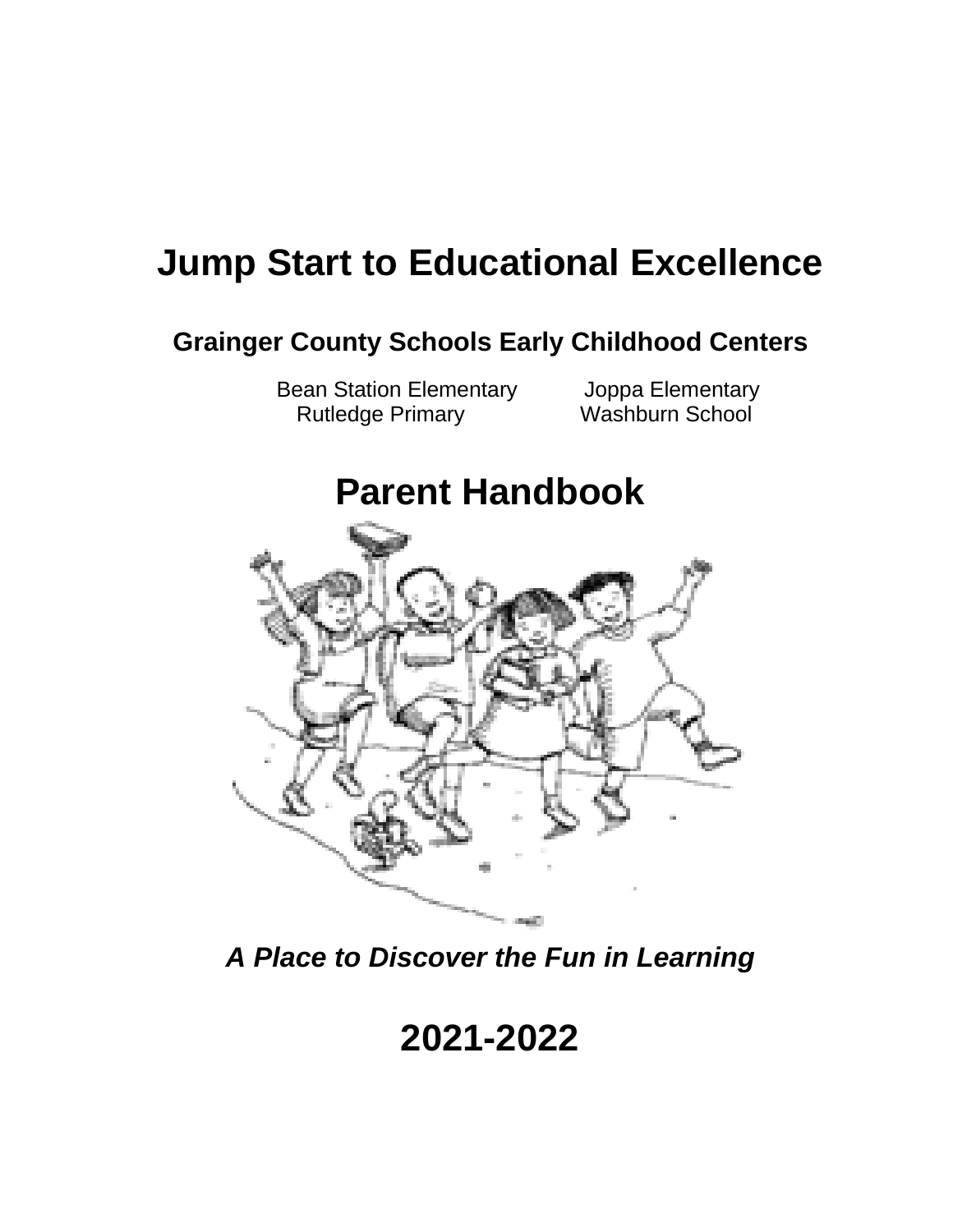#### **Welcome to Jump Start to Educational Excellence**

The Grainger County Department of Education is working very hard to provide a quality preschool experience for children. Selecting a preschool is a very important decision. We believe that you will discover that our preschool program will provide meaningful, early learning experiences for your child in a warm, nurturing, and supportive environment. We will work diligently to provide your child with the educational experiences that will provide a successful transition to kindergarten.

The activities of the early childhood program are designed with child development in mind and are based on current research of how young children best learn. We believe that children learn best through active engagement and exploration. We want your child to develop confidence, independence, and other skills as he or she participates in a variety of individual or group activities that develop language, reading readiness, and concepts of math. Just as important, the activities are designed to enhance physical, social, emotional, and intellectual growth, and to develop skills and attitudes that will expand your child's potential. However, we recognize that you as the parent have the most profound influence on your child's development and education. To optimize the preschool learning experience, we encourage you to become an active participant in your child's education. There will be many opportunities for you to volunteer in the classroom, chaperone field trips, share special talents and interests, and participate in other parent activities.

We are very pleased that you have chosen our program for your child. It is our desire that we work cooperatively with you with the well being and success of your child as our guiding goal.

This handbook has been developed to answer some of the questions that you may have concerning the program and to inform you of our policies and procedures. These policies have been developed to help us provide your child with a wonderful learning environment that is safe and secure. Please review the handbook and keep it in a convenient place as a ready reference. If at any time you have additional questions, concerns, or suggestions, please feel free to share them with your child's teacher.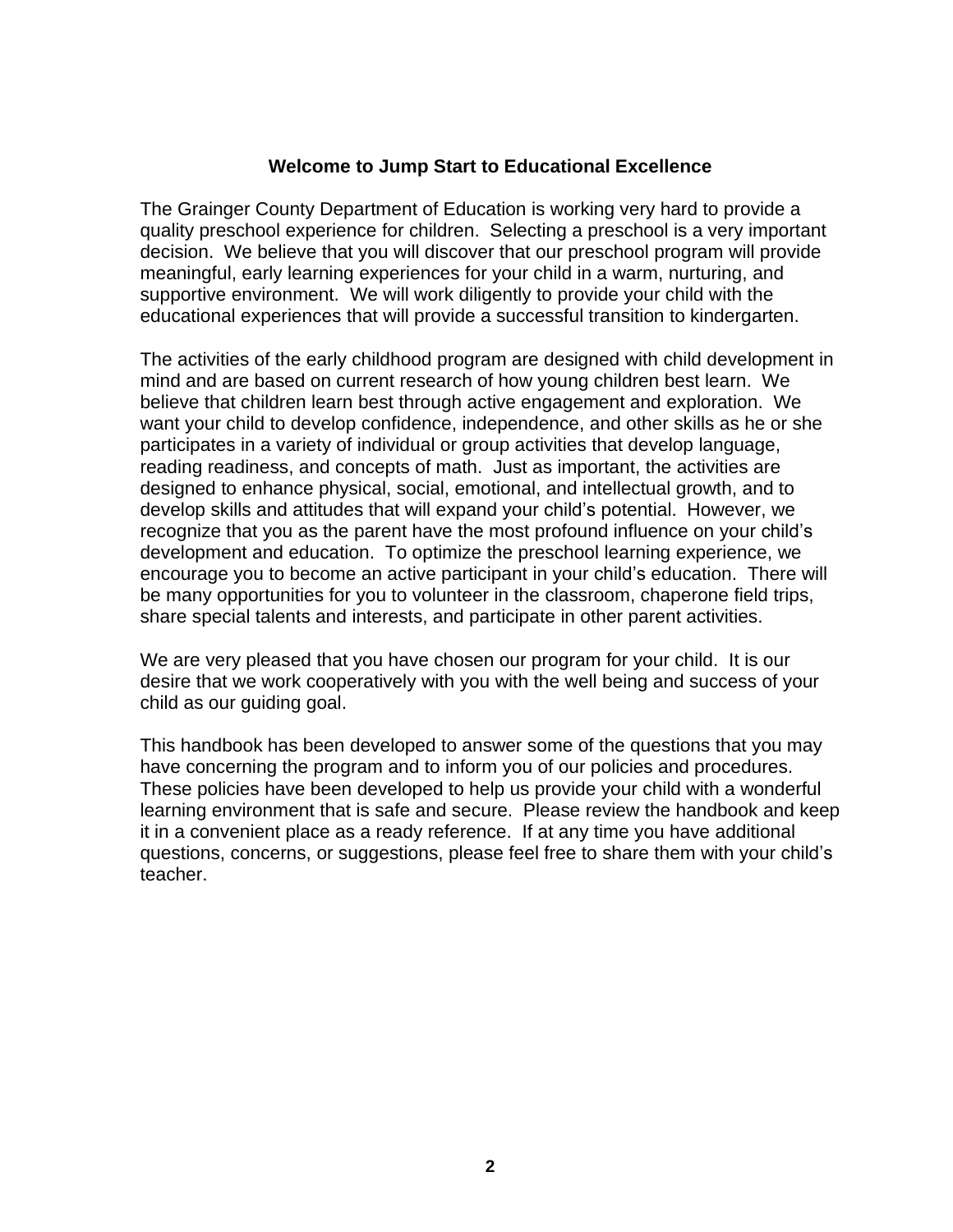# **Curriculum**

Daily lesson plans are designed around the Tennessee Early Learning Developmental Standards (TN-ELDS). These standards are written to provide high quality, developmentally appropriate early learning experiences for children before they begin kindergarten and align with the content areas found in Tennessee's state English language arts and mathematics standards as well as the Tennessee state standards for kindergarten.

TN-ELDS Developmental Standards for Four Year-Olds include developmental standards in:

- Approaches to Learning
- Social and Emotional Development
- Language and Early Literacy
- Math
- Science
- Social Studies
- Creative Arts
- Physical Development

# **Eligibility**

Children are admitted to all services without regard to race, color, national origin, creed, religion, gender, age, disability, or handicap. Our preschool program will make reasonable accommodations as described by the *American's with Disabilities Act* in order to serve all children and families. Children with special needs are routinely integrated into all classrooms.

Available openings are dependent on the following:

- Age of the child
- Program eligibility requirements mandated by contracts held by the agency with funding sources
- Admission priorities established by the Grainger County Department of **Education**
- Capacity of the site

Participation is limited to children whose custodial parent or guardian is a resident of Grainger County. Proof of residency is required.

Documentation may be requested for a variety of reasons, including but not limited to verifying income, family size, social security numbers, or place of residence.

# **Enrollment**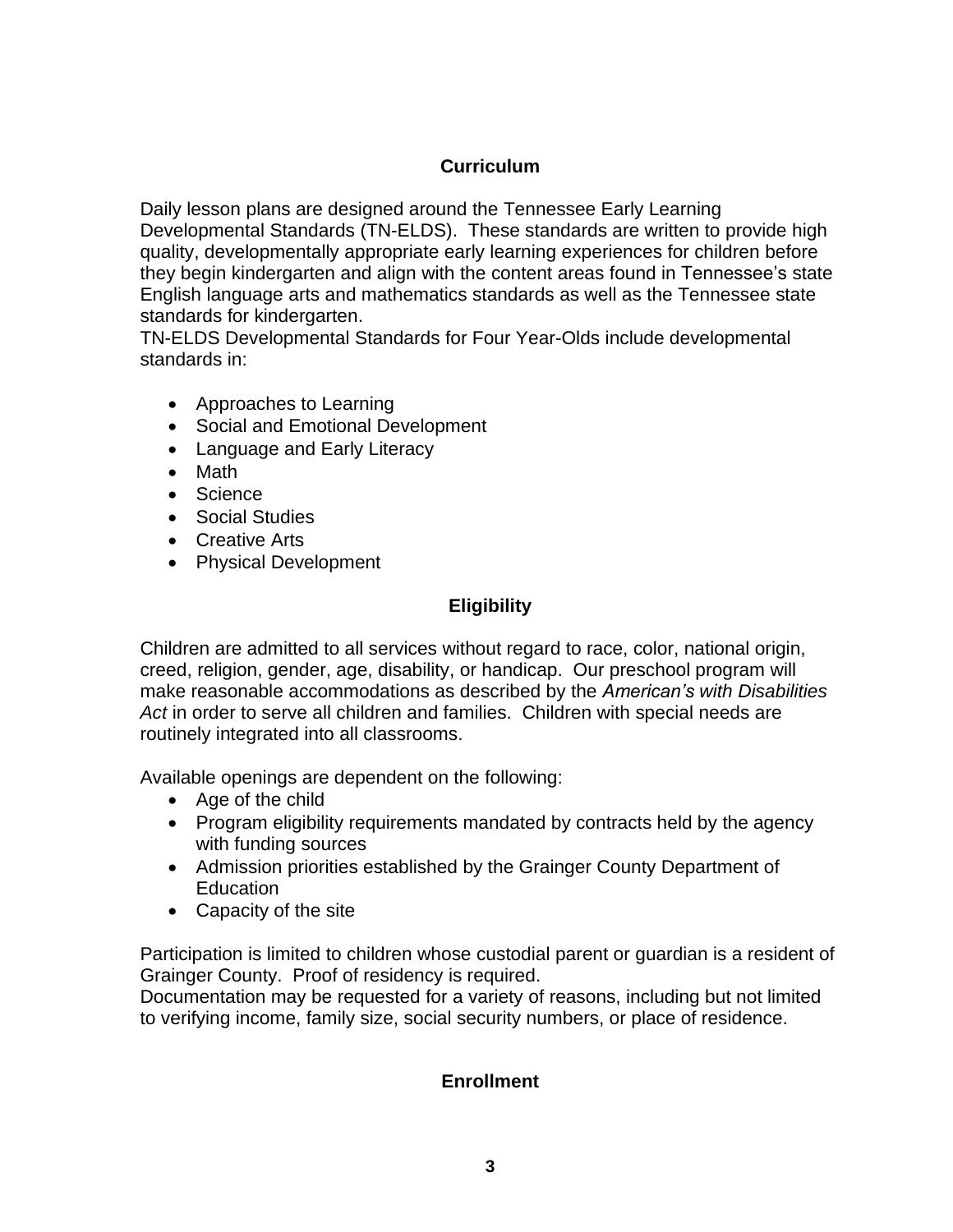In order to enroll, a student must be four years of age on or before August 15th of the current school year. Only parents/guardians who reside in Grainger County may register children in the program. The following will be required at registration:

- Birth Certificate or Birth Record
- Immunization Record
- One proof of Residency (The following items will meet the requirement for proof of residency: tax bill, rent receipt, utility bill, or official proof of mailing address.)

Each student will be required to show proof of a physical after March 1 of the year they are attending Pre-K. A completed set of enrollment forms is required for each child attending the early childhood program. A child will be allowed to attend the program only after all forms have been completed and returned, and registration fee has been paid. Parents and guardians are expected to keep enrollment form information current.

The Tennessee Department of Health requires that children who enroll in public preschool programs provide an up-to-date immunization record. The Tennessee Preschool Immunization Certificate must be completed.

The Grainger County Schools Early Childhood Program is licensed by the Tennessee Department of Education. The number of program participants is restricted based on licensing criteria. Enrollment will not exceed twenty (20) students per classroom. Should the program not be able to accommodate every applicant seeking to be enrolled, a waiting list will be established from those students whose parents or guardians choose to do so at the time of registration. Students on the waiting list will be notified of the availability of an opening in the program. If the parent or guardian declines participation in the program after notification of an opening, that child's name will be removed from the waiting list.

Parents or guardians will receive notification via phone call or via mail of their student's acceptance into the program.

# **Calendar and Hours of Operation**

The Grainger County Schools early childhood classrooms will operate on the same calendar as Grainger County Schools. When it is necessary to close schools for inclement weather, the center will also close. If it should be necessary to close schools, please tune to local radio stations for announcements. Parents are expected to pick up children immediately upon dismissal of school.

You will find a copy of the school calendar and individual school times attached to this handbook.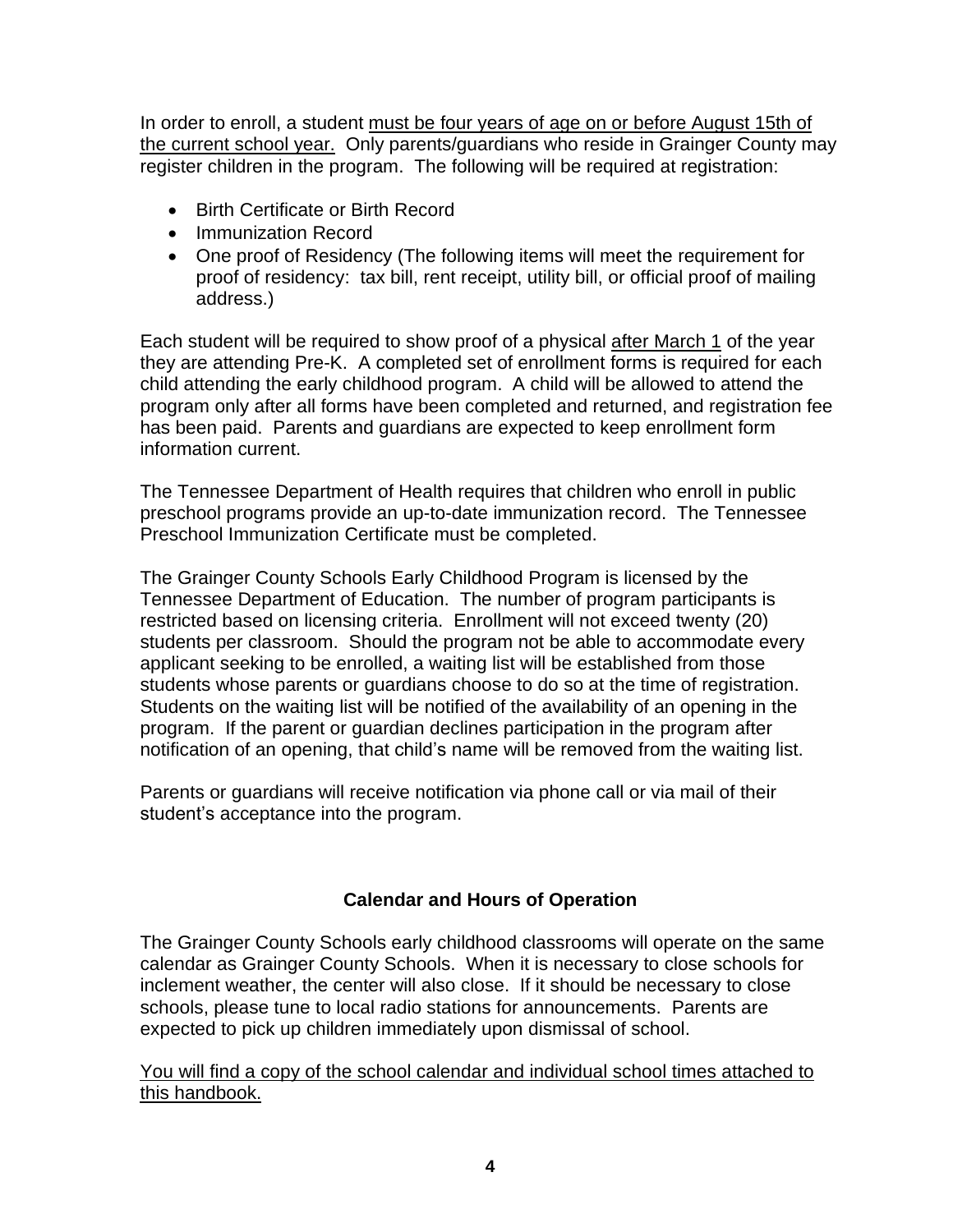#### **Arrival and Departure**

Parents are responsible for transportation to and from school. It is important that your child arrive on time for all of the day's activities.

Children must be picked up no later than 1:30 pm.. It is very important that your child is not left waiting for his or her ride, as this can be very upsetting for a child. A written note is required in advance if your child is to be picked up by anyone other than the parent or those indicated on the emergency information card.

### **Drop-off and Pick-up Procedures**

Specific instructions for driving patterns and the drop-off and pick-up of children will be provided by the site administration at parent meetings.

#### **Custody**

Those parents who have custody issues should consult with an attorney regarding legal protection for their children. To assist us in protecting the rights of you and your child, please provide to the program coordinator any court documents that are relevant to visitation and rights of parents.

#### **Late Arrival**

It is very important to your child to arrive on time each morning. As we are an early childhood education program and not a childcare center, our staff creates very indepth lesson plans for each day. It is unfortunate when children miss out on exciting activities. Students who arrive after the start of school must be escorted to the school office by parent/guardian for sign-in.

# **Early Dismissal**

If your child is being picked up or dropped off by someone other than the parent, guardian, or those listed on the Emergency Card, you must:

- a) Inform the office and/or teacher of the name of the person who will be transporting your child by written notice. Verbal notices will only be accepted in cases of extreme emergencies.
- b) Please inform the person transporting your child that visitors to the school must first sign in at the office to obtain a visitor pass and present appropriate identification at the time of pick-up. This is for the safety of your child.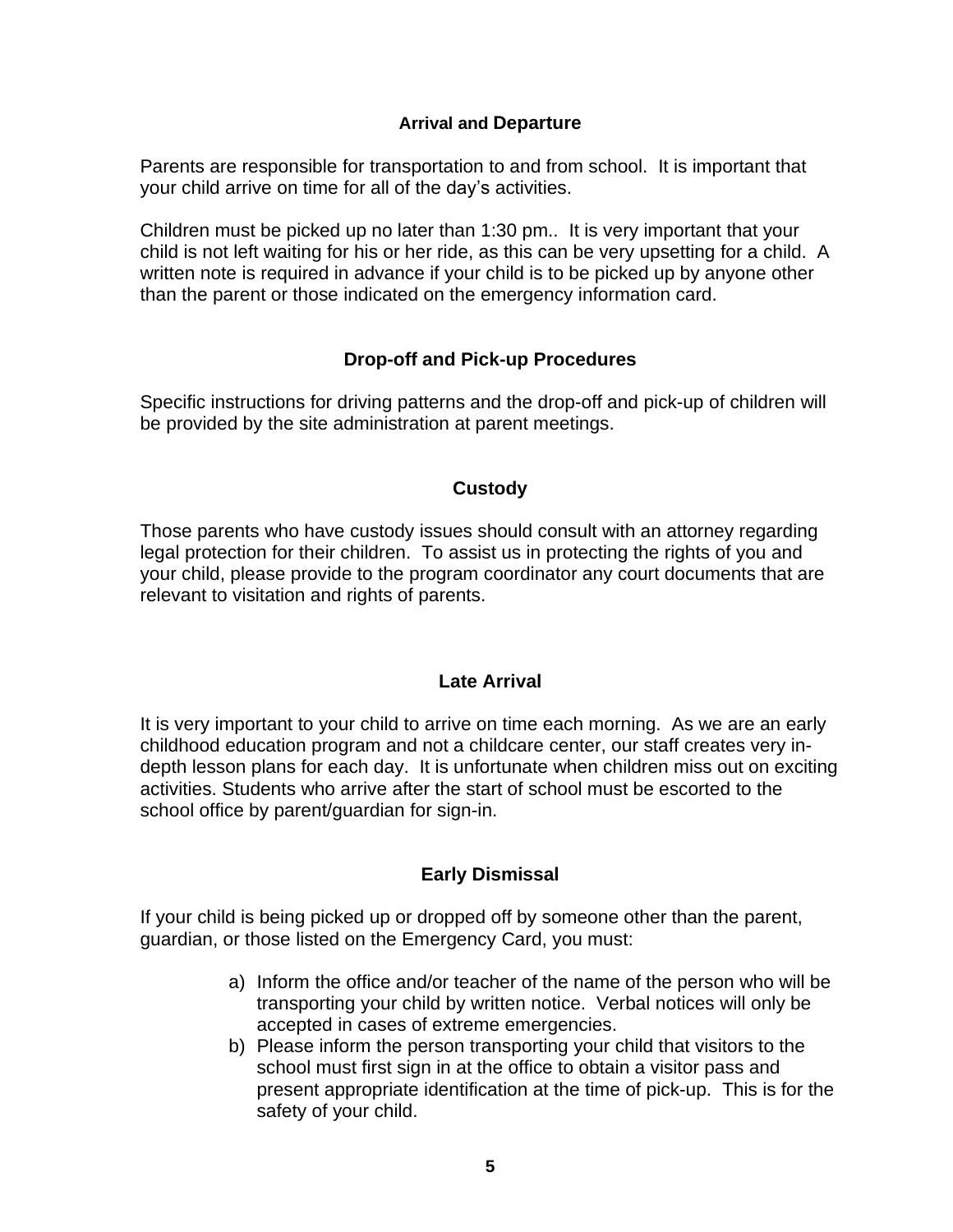c) Please inform the person transporting your child of the pick-up and drop-off procedures that have been established by the administration.

# **Health and Safety**

If your child has a known medical condition, please be sure the preschool personnel know what to do if a problem should occur during program hours. Parents and guardians must make sure that any medication is available and that the forms for its use have been completed.

In case of serious accident or illness, parents will be called immediately. However, if we are unable to contact you or other emergency contacts, we will seek emergency care for your child.

Caregivers are required by law to report suspected cases of child abuse. This includes the reporting of parents and guardians who appear to be impaired by drugs or alcohol. Program staff will make every effort to keep a child from getting into a car with a parent or guardian who appears to be under the influence of drugs or alcohol or who seems unusually angry or violent**.**

### **Health and Illness**

For your child's protection as well as for other students and our staff, you will need to keep your child home if he or she has any of the following:

- Sore throat or cough accompanied by a fever or difficulty in breathing (wheezing)
- Unusual discomfort on the part of the child
- Discharge from the eyes or ears
- Severe nasal discharge
- Diarrhea or vomiting
- Temperature of 99 degrees Fahrenheit
- Undiagnosed rash
- Contagious disease

**Any child who has a fever (temperature above 99 without medication), diarrhea, or has vomited must be kept at home for 24 hours after all symptoms have subsided. In case of contagious disease, please contact your child's teacher immediately. If your child contracts any of the following, notification is necessary: measles, mumps, RSV, chicken pox, head lice, or strep throat. All other parents will be notified as soon as possible. Your child's name will remain confidential. Your cooperation is appreciated.**

#### **Illnesses and Medication**

The early childhood program is not equipped to provide for sick children. Please do not send your child to school if he or she is ill. We are concerned about the health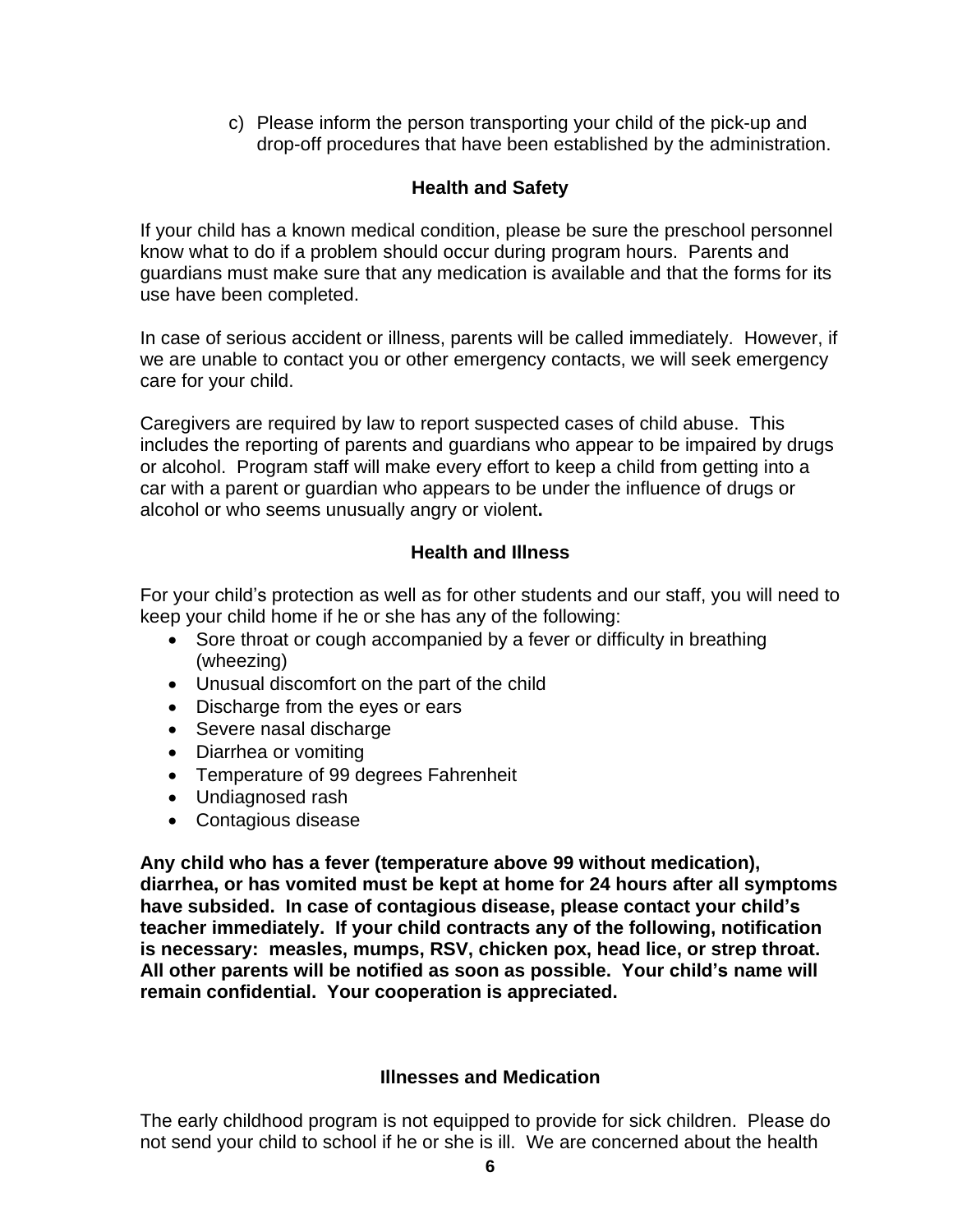and general welfare of each child; therefore, we require that your child be picked up as soon as possible in the event that he or she becomes ill while in attendance.

If your child is required to take prescribed or over-the-counter medicine(s) during program hours, an Administration of Medicines form must be completed and signed by the parent or guardian. In the case of prescription medications, the physician must also sign the form. The child should not bring medication to school. Medication must be brought to school and signed in with the school nurse and picked up by a responsible adult.

### **Clothing**

Our preschool program is one that is marked by its high degree of activity and child engagement. Clothing that provides freedom to learn and play is very important. In preschool, dressing for success means providing clothing that is easy for the child to manage and which can protect from harm in play. It is possible that your child may come home with evidence of his or her activity, including dirt from the playground or paint from art activities.

Please provide tennis shoes or other closed-toed shoes to help your child safely run and climb. Shoes that cover the toe and have a back are necessary for admittance into the classroom.

Mark all of your child's clothing with permanent ink or name labels. This includes sweaters, jackets, hats, mittens, and gloves. We encourage all children to care for their clothing and other belongings, but we cannot take responsibility for items that are lost at the school.

Some children will need an extra set of clothing in his or her cubby that is appropriate to the season. This will ensure that your child has dry clothes in case of water play or a toileting accident. On these occasions, please wash and return a set of clothes for the cubby on the next day.

Play is an important component of the day's activities. Outside playtime will be scheduled through all seasons of the year. Please check the daily forecast and provide long pants, sweaters, jackets, hats, and mittens, as required by weather conditions.

#### **Absences**

If your child will not be attending the program because of scheduled appointments, vacations, illness, injury, or other planned absence, please notify the program coordinator as soon as possible. This impacts the teachers' planning and preparation for the day. Should you have any unusual circumstances regarding absences, please discuss these with the coordinator as soon as possible.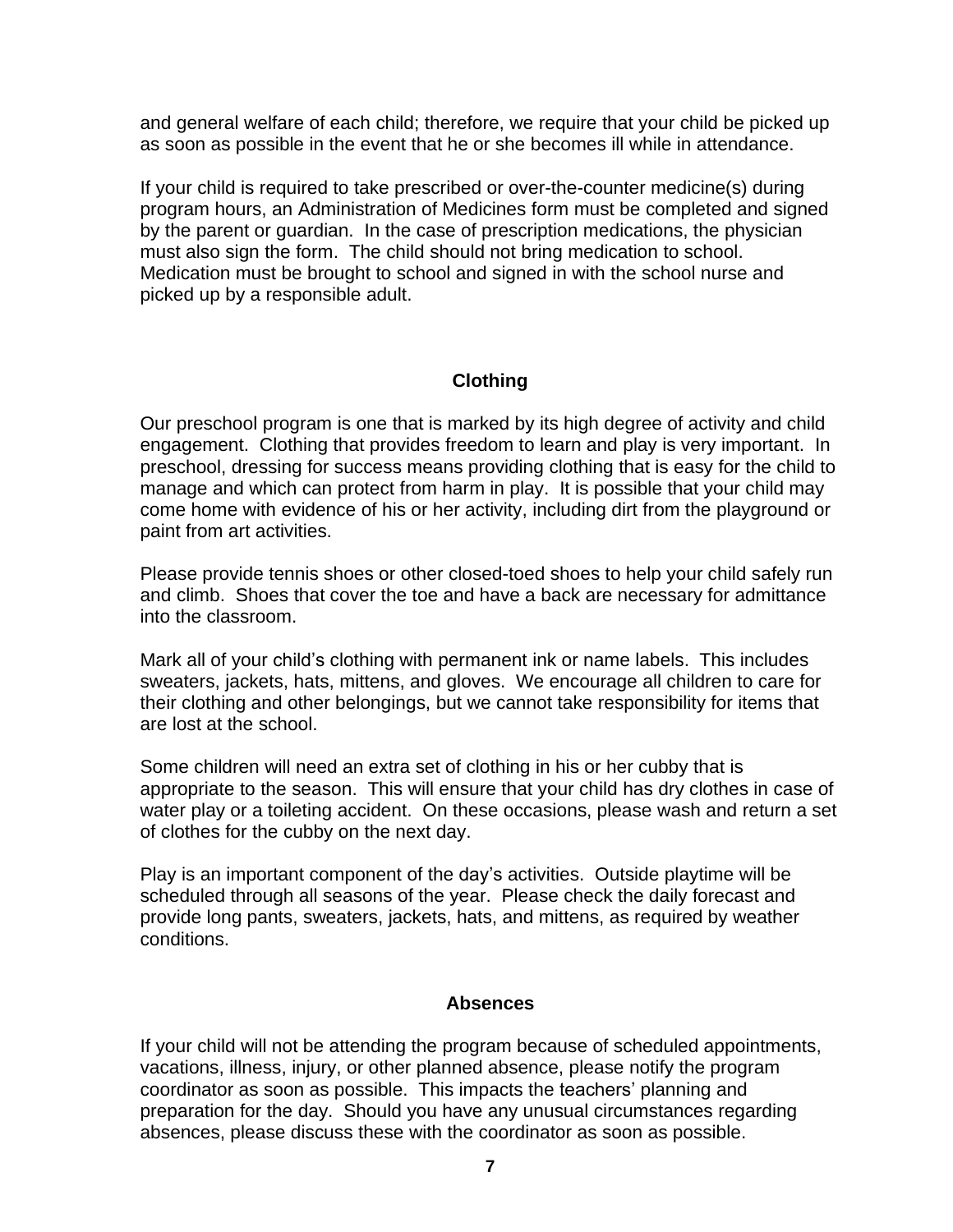Doctor's excuses are expected in case of student illness. Three (3) consecutive days of absence without notification will be considered voluntary withdrawal by the parents. Unexcused absences will result in the following procedure:

**First unexcused absence** – parents will receive a verbal warning and be provided with a copy of the attendance policy.

**Second unexcused absence** – a letter stating the policy and consequences will be sent home from the teacher and principal.

**Third unexcused absence** – a conference will be held with the parent, teacher and principal with possible dismissal from the program

### **Field Trips**

Field trips provide a wonderful extension to classroom learning. Parents will be informed about field trips through announcements and through newsletters. Permission slips must be completed in order for children to participate.

#### **Meals and Snacks**

Nutrition is an important part of your child's development. A well-balanced meal is important to start the day off right and to sustain energy for active learning. Breakfast and lunch are available through the Grainger County School Nutrition Program. This program encourages children to try new foods, as well as enjoy foods that are traditional favorites of young children. Mealtime is for socializing and modeling good habits. Meals will be served in the school cafeteria where students will go through the lunch line to gain independence and become acquainted with kindergarten activities. Students have the option of bringing a lunch from home. For your convenience, the program coordinator will be providing monthly menu plans to assist in your decision of whether to purchase school lunches or send one from home. Students who meet the eligibility requirements may receive free or reduced meals.

# **Food Allergies**

It is very important for us to know about your child's food allergies. An allergy form must be completed and signed by your child's health care provider.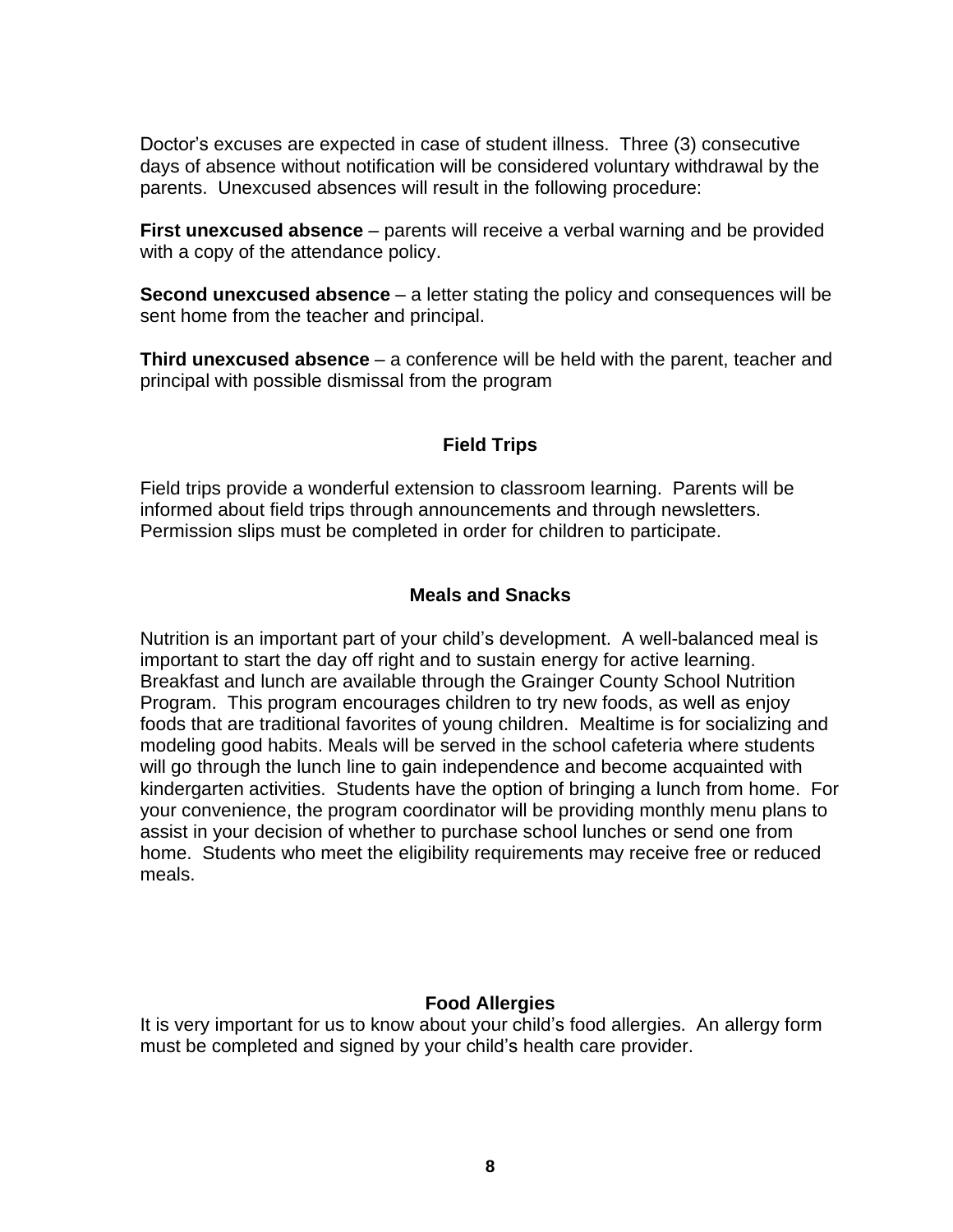#### **Discipline**

The policies and procedures concerning discipline are designed to promote the safety, health, and well being of each child. The development of self-discipline, selfesteem, and responsibility is perceived as an ongoing process in a child's growth, and is an integral part of school success. Children are encouraged to problem-solve and cooperate. Positive behavior in the class will be encouraged through modeling, reinforcement, redirecting, and the use of alternate activities. Parents will be informed if their child is having adjustment difficulties. The staff will work with parents to address the situation in a positive manner.

# **Termination of Services**

Termination of services can occur for the following reasons:

- Failure to provide required documentation.
- Failure to complete required paperwork in a timely manner.
- Failure to provide verification of child's physical examination.
- Failure to provide updated immunization records.
- Failure to abide by the guidelines under Absences in the handbook.
- Failure to adhere to the policies and procedures of the Grainger County Board of Education.
- Group settings are not appropriate for all children. In the event that our program is not appropriate for your child, or if your child constitutes a safety or legal hazard to himself, other children, staff, or the program, we reserve the right to withdraw services.
- Ineligibility for services due to laws, regulations, or other legal requirements.

Documentation of phone calls, letters, and parent conferences concerning cause for termination of services will be kept by the teacher. A conference will be held in all cases where termination is being considered. The principal, teacher and parent will attend this conference. Failure of parent to attend the conference may result in automatic termination.

# **Parents and Guardians Are Welcome**

Parents and guardians are invited to visit their child's classroom at any time during the day. If you wish to join the class, as a courtesy, please let the teacher know in advance in order to ensure that the learning process is not interrupted. To ensure a safe and secure learning environment, all visitors to Grainger County Schools must first sign-in at the office and obtain a visitor's pass.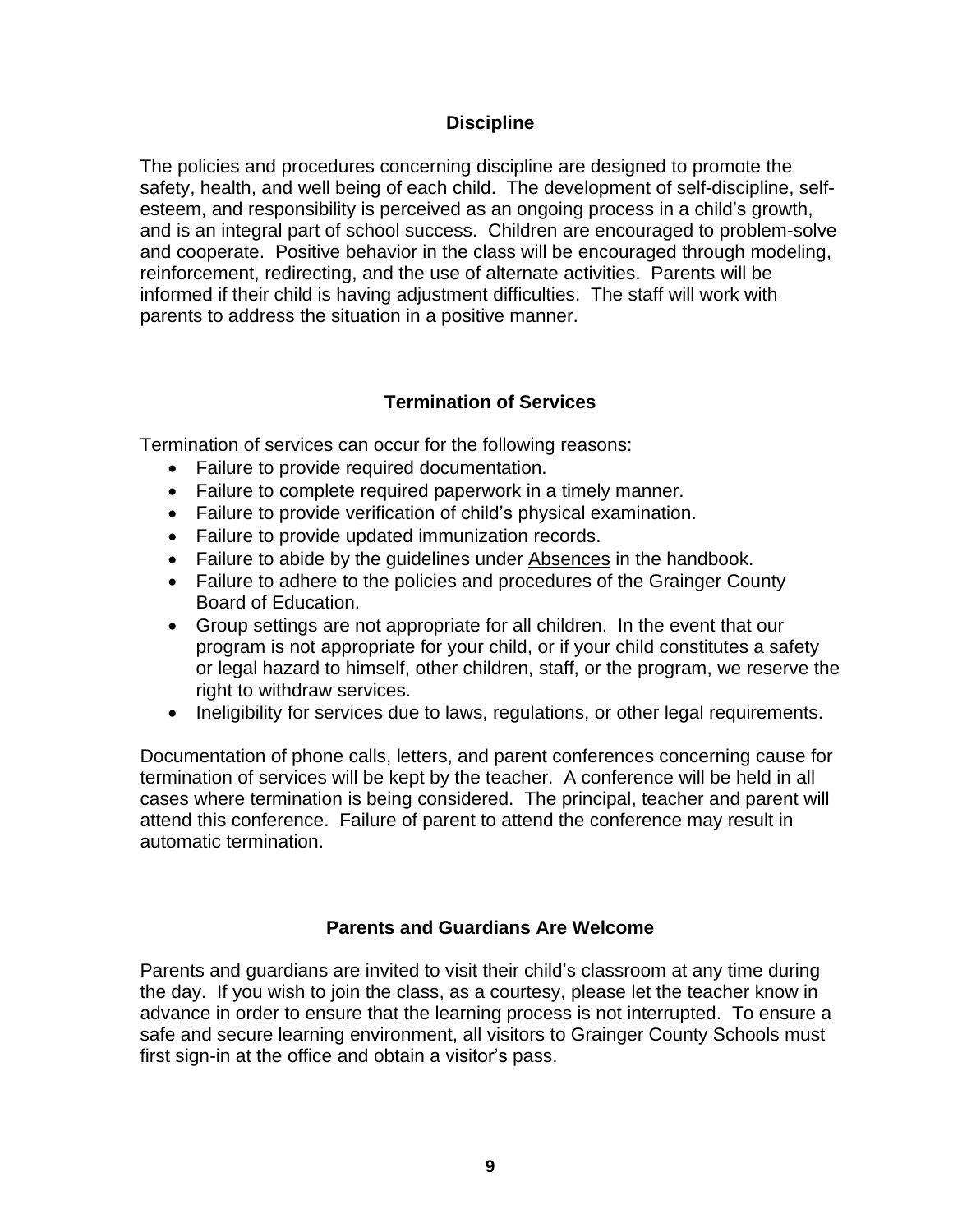#### **If You Experience Problems**

Parents and guardians are encouraged to schedule conferences with the classroom teacher whenever they are experiencing child or classroom related problems. Every effort will be made to resolve the problem or, when indicated, make appropriate referrals to other helping agencies within the community.

#### **Jump Start to Educational Excellence Grainger County Early Childhood Centers Hours of Operation**

School hours are as follows:

| 8:00 AM |
|---------|
| 8:10 AM |
| 8:00 AM |
| 1:30 PM |
| 1:30 PM |
|         |

#### **Suspension and Expulsion**

It is the Goal of Grainger County Schools is to avoid expelling or suspending a 3–5-year-old student. We attempt to provide the supports to ensure students receive the necessary skills to make the child successful in the classroom. The Behaviors that are interfering with a child's learning or the learning of others need to be addressed. There are many ways to support children who have difficult behavior. Individual programs may have specific rules to address this issue. Our priority is to have the preschool program and the family work together to identify the cause of the behavior, and to develop a plan for replacing negative behaviors with appropriate positive behaviors. It is important to teach appropriate positive behaviors and to reinforce and reward the child for using those behaviors. Positive supports and consequences are determined on an individual basis. It is important for everyone to follow the agreed upon plan consistently and then make changes as needed. Any student served by IDEA and exhibiting negative behaviors will require a Functional Behavior Assessment (FBA) and the implementation of a behavior intervention plan (BIP). Any preschool child with a disability and an Individual Education Plan (IEP) that addresses behavior must have that plan followed before any decisions on suspension or expulsion would be considered. Grainger County Professional Development Plans for Teachers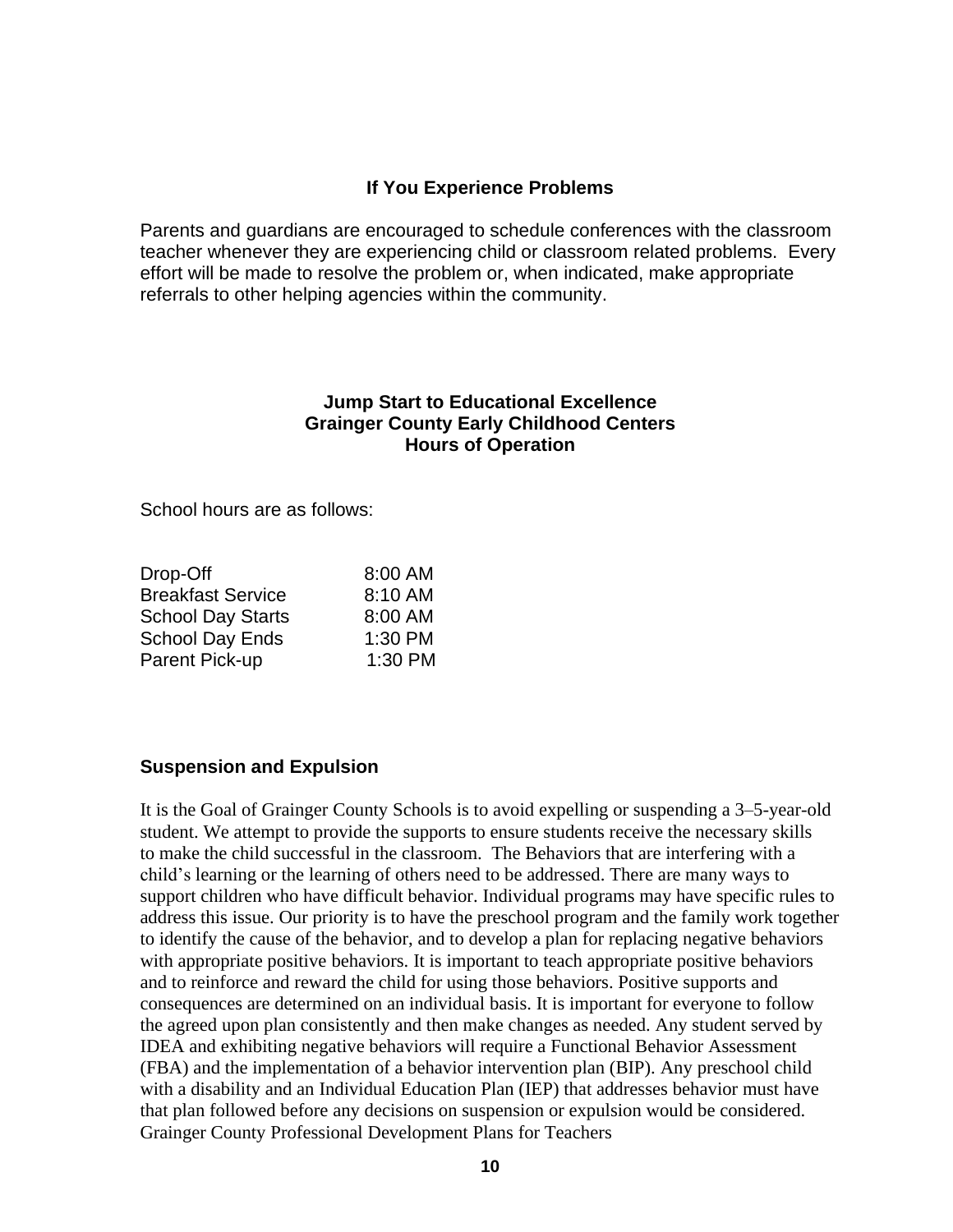Professional development and training for teachers on effective classroom management that promotes a school-wide culture of positive discipline that includes RTI2 -B and restorative practices.

Individualized behavior plans to address children's behavior challenges that include access to mental health resources and services. Developing social and personal competencies that emphasize the five core competencies of self-awareness, social awareness, self-management, relationship skills, and responsible decision-making

Creating a system of support for teachers and families that focuses on trauma-informed care to have a greater understanding of how chronic stress, family or community trauma and violence, and substance abuse and mental health in the home influence children's behavior Recommendations Given the negative impact of exclusionary discipline in early education, the use of suspension and expulsion in pre-K–K should not be viewed as an intervention. Rather, it should only be reserved as a last resort. Exclusionary discipline disrupts the learning process and impacts the social and personal development of a child. A proactive approach to addressing this issue can be achieved by engaging stakeholders, providing guidance, and promoting evidence-based strategies.

Behavior Management and Guidance will include:

1) Develop a behavior management policy that aligns to positive behavior supports and interventions.

2) Implement and document a restorative practice plan, including, but not limited to consulting with district special education supervisors, to address behavioral concerns in collaboration with the family; and

3)Submit a written request to TDOE early learning grant manager for the permanent dismissal of a child, including, but not limited to documentation of the restorative practice plan and efforts.

Termination of services can occur for the following reasons:

- Failure to provide required documentation.
- Failure to complete required paperwork in a timely manner.
- Failure to provide verification of child's physical examination.
- Failure to provide updated immunization records.
- Failure to abide by the guidelines under Absences in the handbook.
- Failure to adhere to the policies and procedures of the Grainger County Board of Education.
- Group settings are not appropriate for all children. In the event that our program is not appropriate for your child, or if your child constitutes a safety or legal hazard to himself, other children, staff, or the program, we reserve the right to withdraw services.
- Ineligibility for services due to laws, regulations, or other legal requirements.

Documentation of phone calls, letters, and parent conferences concerning cause for termination of services will be kept by the teacher. A conference will be held in all cases where termination is being considered. The principal, teacher and parent will attend this conference. Failure of parent to attend the conference may result in automatic termination.